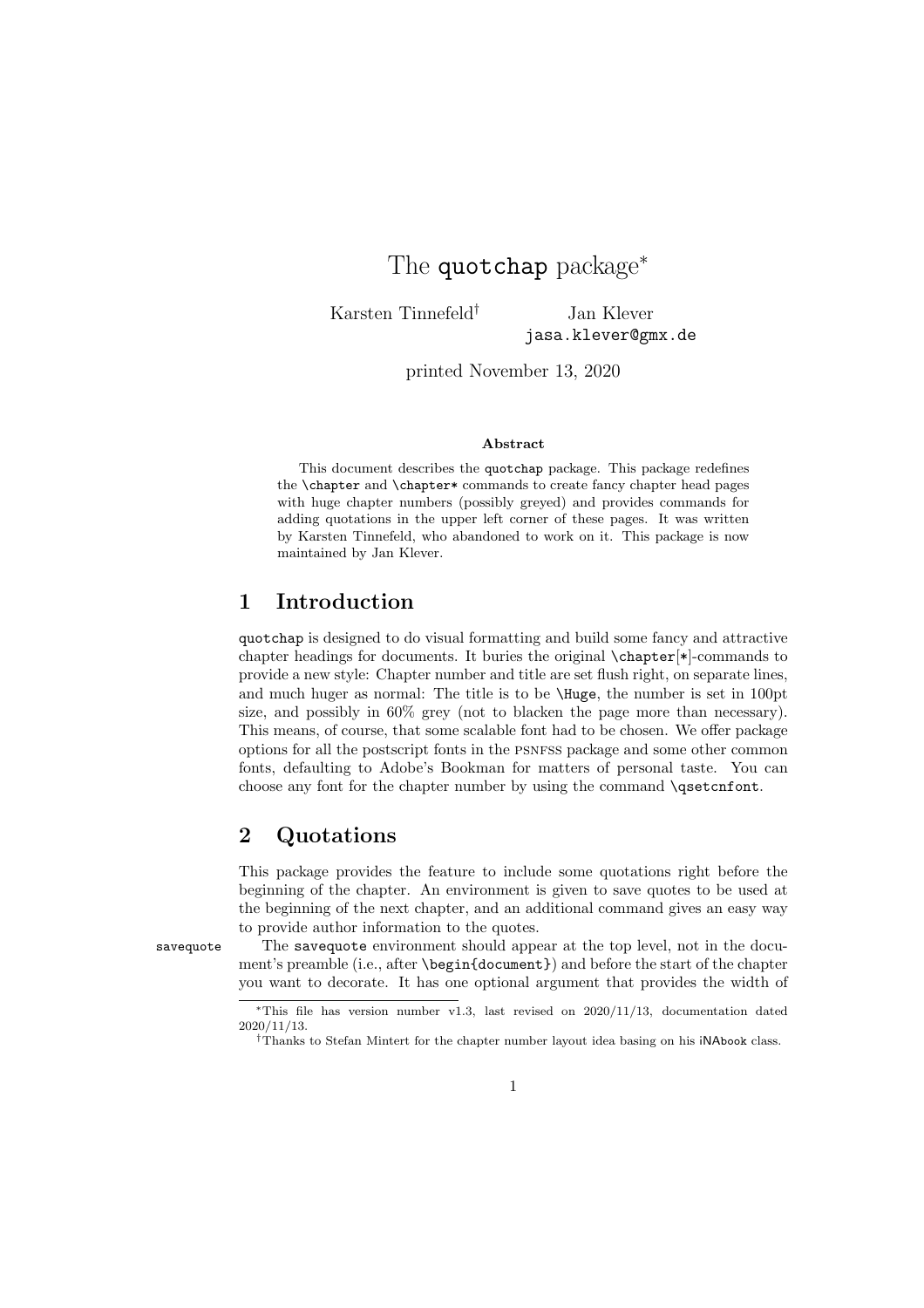the quotation paragraph. The default is 10cm (approx. 3.94in). Possibly you may want to set your quote in "quotation marks", as these marks differ from country to country, it is left to you.

qauthor Each quotation can consist of several paragraphs, but must end with a \qauthor{A. U. Thor} command. This is not only provided to uphold the principles of "honour whom honour is due" but to provide the right author name formatting and inter quotation spacing. The quotes can follow each other immediately.

> The whole bunch of quotation is deleted after it has been printed once, so you have to rewrite them when you find no way past repeating them. When you give no quotations for some chapter, the upper left area of the corresponding page will be simply void.

qsetcnfont If you want to use a font for the chapter number, that is not available as package optionen, you can set it with \qsetcnfont{<family>}. For example: \qsetcnfont{pzc} to use Zapf Chancery.

quotefont The font for quotations can be set globally with \quotefont. For example: \renewcommand\quotefont{\sffamily\slshape}. The default is \slshape.

qauthorfont The font for the author of the quote can be set globally with \qauthorfont. For example: \renewcommand\qauthorfont{\scshape}. The default ist \upshape.

### 3 Examples

Let's take a look at an example:

| \begin{savequote}[45mm]                                           |                                                                       |
|-------------------------------------------------------------------|-----------------------------------------------------------------------|
| ---When shall we three meet again                                 |                                                                       |
| in thunder, lightning, or in rain?                                | —When shall we three meet again<br>in thunder, lightning, or in rain? |
| ---When the hurlyburly's done,<br>when the battle's lost and won. | —When the hurlyburly's done,<br>when the battle's lost and won.       |
| \qauthor{Shakespeare, Macbeth}                                    | Shakespeare, Macbeth                                                  |
| Cookies! Give me some cookies!<br>\qauthor{Cookie Monster}        | Cookies! Give me some cookies!                                        |
| \end{savequote}                                                   | Cookie Monster                                                        |
| \chapter{Classic Sesame Street}                                   | (chapter start page not demonstrated—<br>try for yourself.)           |

## 4 Document Options

Printing the chapter number in bold and that big a font uses quite some ink on the paper. Thus it is strongly recommended to use the grey option (which is enabled by default and disabled by specifying nogrey) that improves the quality by printing the number in 60% grey. The color package is used to set the colour chaptergrey, redefining this colour may produce even more colourful effects.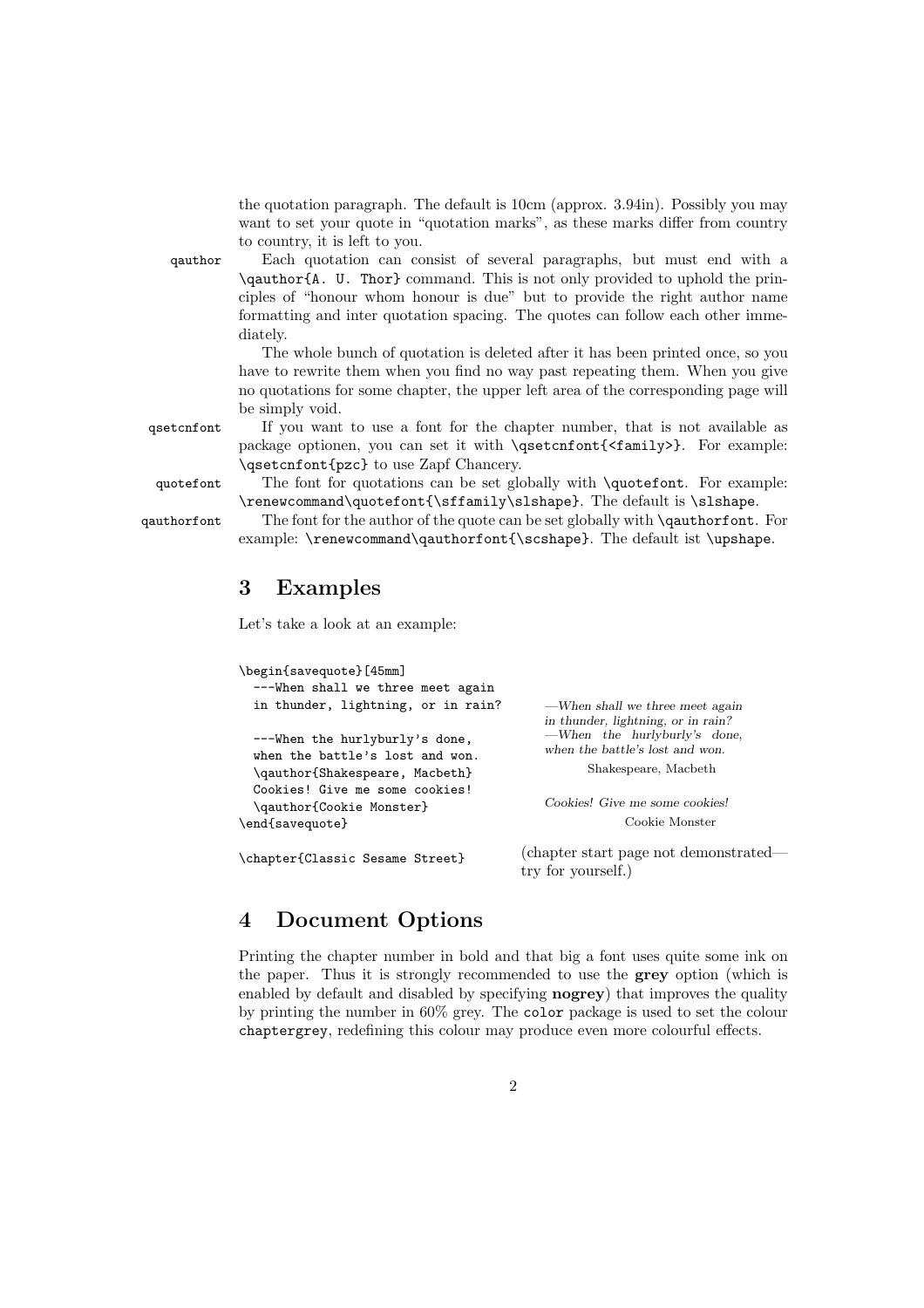The color package is \Required without any option, if you want to specify some, include the color package before the quotchap package.

The other options are used to select a title font, they are all self-explaining and thus simply listed here:

avantgarde Adobe's Avantgarde

beramono Bera Mono

berasans Bera Sans

beraserif Bera Serif

biolinum Biolinum

bookman Adobe's Bookman (default)

charter Bitstream's Charter BT

courier Adobe's Courier

helvetica Adobe's Helvetica

kpfonts Kp-Fonts

libertine Libertine

lmodern Latin Modern

newcentury Adobe's New Century Schoolbook

palatino Adobe's Palatino

times Adobe's Times

utopia Adobe's Utopia

### 5 Implementation

Ok, here comes the code.

### 5.1 Option parsing

The first part is about parsing the options. We may not **\RequirePackages** in here and thus define a flag: @usecolor is true whenever the grey option is specified.

1 \newif\if@usecolor\@usecolortrue

2 \DeclareOption{grey}{\@usecolortrue}

3 \DeclareOption{nogrey}{\@usecolorfalse}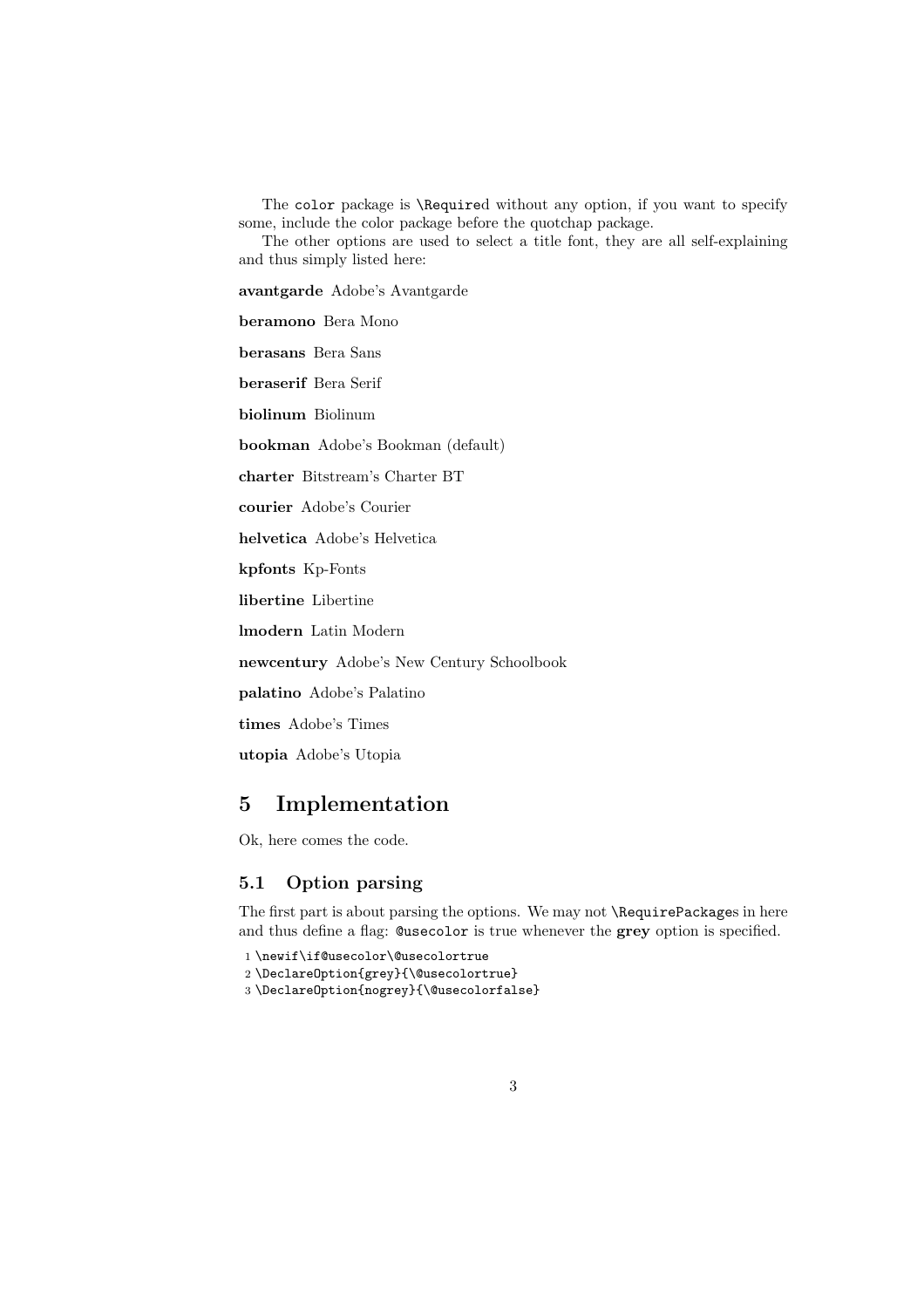For the fonts, there follows a bunch of options that are all meant to be specified exclusively. It would have been possible to use \newcommand to ensure this, but it gives cryptic errors. Rather check this first.

| 4 \newcommand*{\@newfontcmd}{\@ifundefined{@defaultcnfont}{\newcommand*}{% |
|----------------------------------------------------------------------------|
| \PackageWarning{quotchap}{%                                                |
|                                                                            |

- You have tried to specify more than one font to be\MessageBreak
- used for the chapter numbers. I ignore the font\MessageBreak
- '\CurrentOption'}
- \providecommand\*}}

Next is defining the font options. We set \@defaultcnfont according to Karl Berry's font name scheme. Providing more than one font gives an error (due to defining an already defined command); the options exclude each other.

```
10 \DeclareOption{avantgarde}{\@newfontcmd{\@defaultcnfont}{pag}}
11 \DeclareOption{beramono}{\@newfontcmd{\@defaultcnfont}{fvm}}
12 \DeclareOption{berasans}{\@newfontcmd{\@defaultcnfont}{fvs}}
13 \DeclareOption{beraserif}{\@newfontcmd{\@defaultcnfont}{fve}}
14 \DeclareOption{biolinum}{\@newfontcmd{\@defaultcnfont}{LinuxBiolinumO-LF}}
15 \DeclareOption{bookman}{\@newfontcmd{\@defaultcnfont}{pbk}}
16 \DeclareOption{charter}{\@newfontcmd{\@defaultcnfont}{bch}}
17 \DeclareOption{courier}{\@newfontcmd{\@defaultcnfont}{pcr}}
18 \DeclareOption{helvetica}{\@newfontcmd{\@defaultcnfont}{phv}}
19 \DeclareOption{kpfonts}{\@newfontcmd{\@defaultcnfont}{jkp}}
20 \DeclareOption{libertine}{\@newfontcmd{\@defaultcnfont}{LinuxLibertineO-LF}}
21 \DeclareOption{lmodern}{\@newfontcmd{\@defaultcnfont}{lmr}}
22 \DeclareOption{newcentury}{\@newfontcmd{\@defaultcnfont}{pnc}}
23 \DeclareOption{palatino}{\@newfontcmd{\@defaultcnfont}{ppl}}
24 \DeclareOption{times}{\@newfontcmd{\@defaultcnfont}{ptm}}
25 \DeclareOption{utopia}{\@newfontcmd{\@defaultcnfont}{put}}
```
We can now let the options be processed. If no postscript font has been specified, the default is Adobe's Bookman.

\ProcessOptions\relax

\providecommand\*{\@defaultcnfont}{pbk}

If nobody said nogrey, we fetch the color package and define our colour. If the color package is not included until now, we define \color to do nothing but gobble up its argument. An error is issued when grey is turned on and the color package is nonexistent. When you read the documentation because of this: color.sty is included in the graphics bundle to be found at CTAN.

```
28 \if@usecolor
```

```
29 \IfFileExists{color.sty}{%
```

```
30 \RequirePackage{color}
```

```
31 \definecolor{chaptergrey}{rgb}{0.6,0.6,0.6}}{%
```

```
32 \PackageError{quotchap}{%
```
- The color package is apparently unavailable.\MessageBreak
- Turn off the 'grey' option and come back again}{%
- Since you did not say 'nogrey', quotchap defined chapter
- numbers to appear\MessageBreak grey. You do not need a color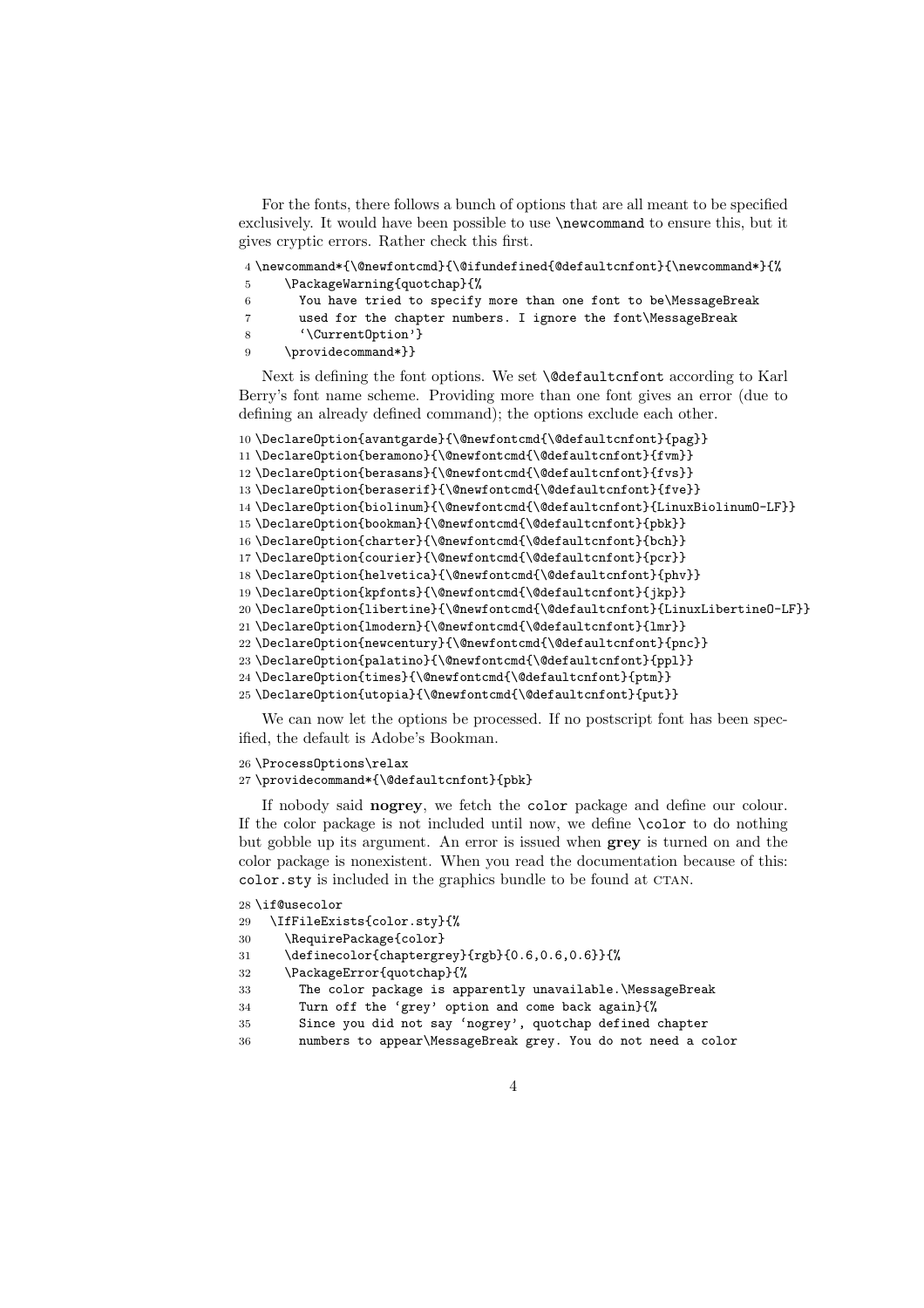```
37 printer, since most printing devices can cope\MessageBreak with
38 grey scales, but you need the color package coming with the
39 graphics\MessageBreak bundle available from CTAN.}}
40 \else
41 \providecommand*{\color}[1]{}
42 \fi
```
Now we are ready to give the final font declarations. The commands **\sectfont** and \chapterhead{start|end}vskip are defined in the KOMA-Script classes the chapter is based on, they are provided in case quotchap is used with other, e.g. the default classes. If we are building a report, there is no \frontmatter, \mainmatter and \backmatter resp. everything is \mainmatter, thus we have to provide the corresponding switch used in the \chapter command.

43 \AtEndOfPackage{%

- 44 \newcommand\*{\chapnumfont}{%
- $45 \label{thm:main} $$\usefont{\f@encoding}{\@default\nconf\bf{b}_{n}\fontsize{100}{130}\selectfont\selectfont}\;$
- 46 \color{chaptergrey}}
- 47 \let\size@chapter\huge
- 48 \providecommand\*{\chapterheadstartvskip}{\vspace\*{2.3\baselineskip}}
- 49 \providecommand\*{\chapterheadendvskip}{\vspace{1.7\baselineskip}}
- 50 \providecommand\*{\sectfont}{\relax}
- 51 \providecommand\*{\quotefont}{\slshape}
- 52 \providecommand\*{\qauthorfont}{\upshape}
- 53 \@ifundefined{@mainmattertrue}{\newif\if@mainmatter\@mainmattertrue}{}}

#### 5.2 User Level Commands

savequote Here go the top level command declarations (and definitions, too). We use the lrbox environment to save the contents of the whole environment in a horizontal box. The quotes are effectively a paragraph box typeset in footnote size and oblique style, to the width given as a parameter, while any spacing at the beginning and the end of the environment is ignored. Since **\newenvironment** implies a group, we have to make the box \@quotebox global explicitly.

> Finally, we enable the box insertion command that is disabled initially and after each chapter heading. (Possibly it is faster to delete the save box contents and insert a nearly-empty vertical box at each chapter—profilers to the front.)

```
54 \newenvironment{savequote}[1][10cm]{%
```
55 \begin{lrbox}{\@quotebox}

```
56 \begin{minipage}[t]{#1}\footnotesize\quotefont
```
- 57 \ignorespaces}{%
- 58 \unskip\end{minipage}\end{lrbox}
- 59 \global\setbox\@quotebox\copy\@quotebox
- 60 \global\let\@printcites\@iprintcites
- 61 \ignorespacesafterend}
- \qauthor The \qauthor command simply selects some font and skip—lets the name be set in roman letters and flush right at two ems distance from the margin.

62 \newcommand{\qauthor}[1]{%